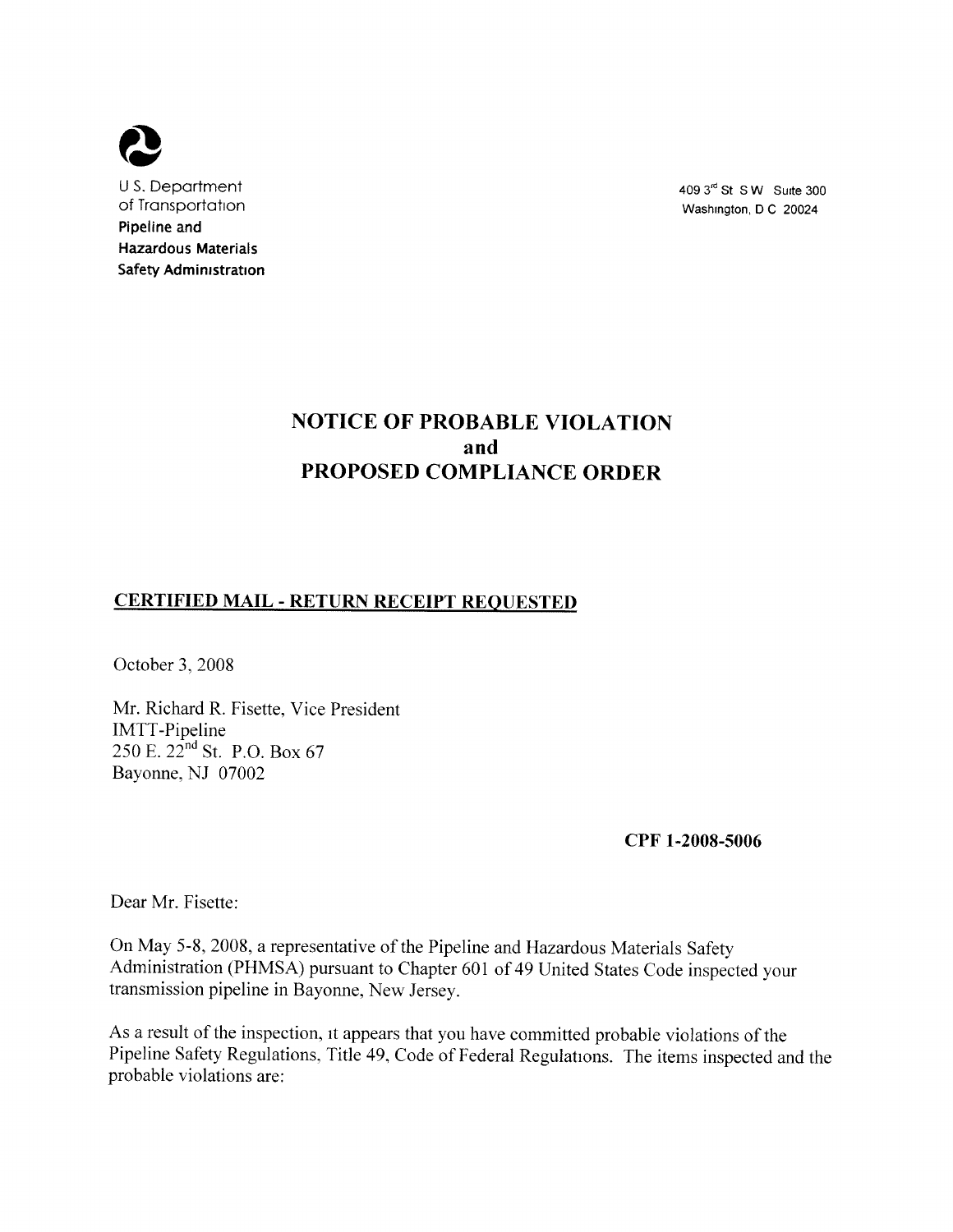#### l. \$195. 589 What corrosion control information do I have to maintain?

\$195. 589(c) You must maintain a record of each analysis, check, demonstration, examination, inspection, investigation, review, survey, and test required by this subpart in sufficient detail to demonstrate the adequacy of corrosion control measures or that corrosion requiring control measures does not exist. You must retain these records for at least 5 years, except that records relating to §195.569, 195.573(a) and (b), and 195.579(b)(3) and (c) must be retained for as long as the pipeline remains in service.

Item 1A) IMTT-Pipelme could not produce any records demonstrating corrosion monitoring under  $$195.583(a)$ ...

Item 1B) IMTT-Pipeline could not produce any records demonstrating that piping removed from the system under \$195. 579(c) was inspected for evidence of internal corrosion.

#### Proposed Compliance Order

Pursuant to 49 United States Code § 60118, the Pipeline and Hazardous Materials Safety Administration proposes to issue a Compliance Order to IMTT - Pipeline. Please refer to the Proposed Compliance Order that is enclosed and made a part of this Notice.

### Response to this Notice

Enclosed as part of this Notice is a document entitled Response Options for Pipeline Operators in Compliance Proceedings. Please refer to this document and note the response options. Be advised that all material you submit in response to this enforcement action is subject to being made publicly available. If you believe that any portion of your responsive material qualifies for confidential treatment under 5 U.S.C 552(b), along with the complete original document you must provide a second copy of the document with the portions you believe qualify for confidential treatment redacted and an explanation of why you believe the redacted information qualifies for confidential treatment under 5 U.S.C. 552(b). If you do not respond within 30 days of receipt of this Notice, this constitutes a waiver of your right to contest the allegations in this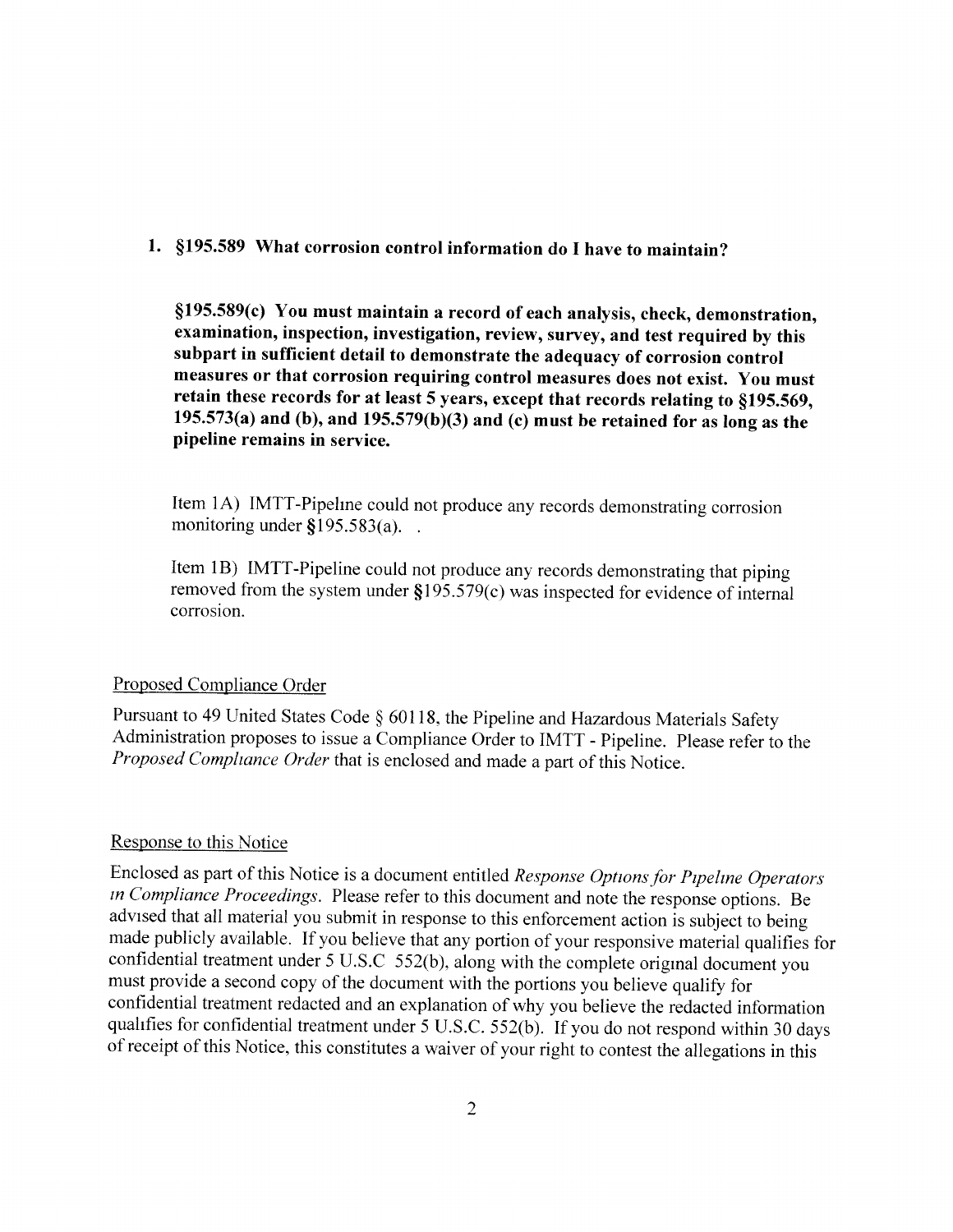Notice and authorizes the Associate Administrator for Pipeline Safety to find facts as alleged in this Notice without further notice to you and to issue a Final Order.

In your correspondence on this matter, please refer to CPF 1-2008-5006 and for each document you submit, please provide a copy in electronic format whenever possible.

Sincerely,

 $\beta_{\text{phon Cov, PE}}$ 

Director, Eastern Region Pipeline and Hazardous Materials Safety Administration

Enclosures: Proposed Compliance Order Response Options for Pipeline Operators in Compliance Proceedings